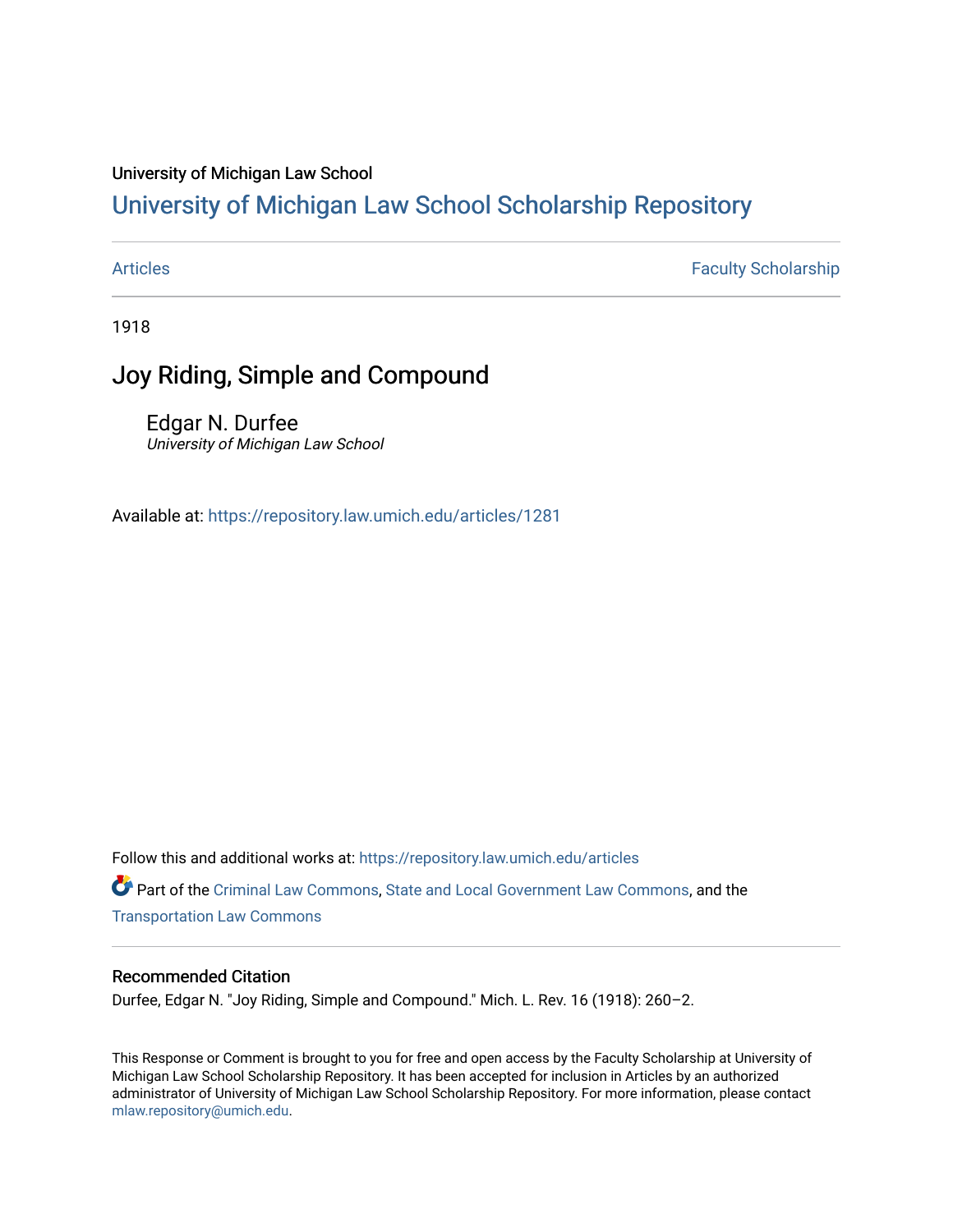JOY-RIDING, SIMPLE AND COMPOUND.-The wrongful use of another's automobile, even though accompanied **by** a trespassory taking, cannot, if followed **by** a return to the owner or an abandonment, be easily brought within the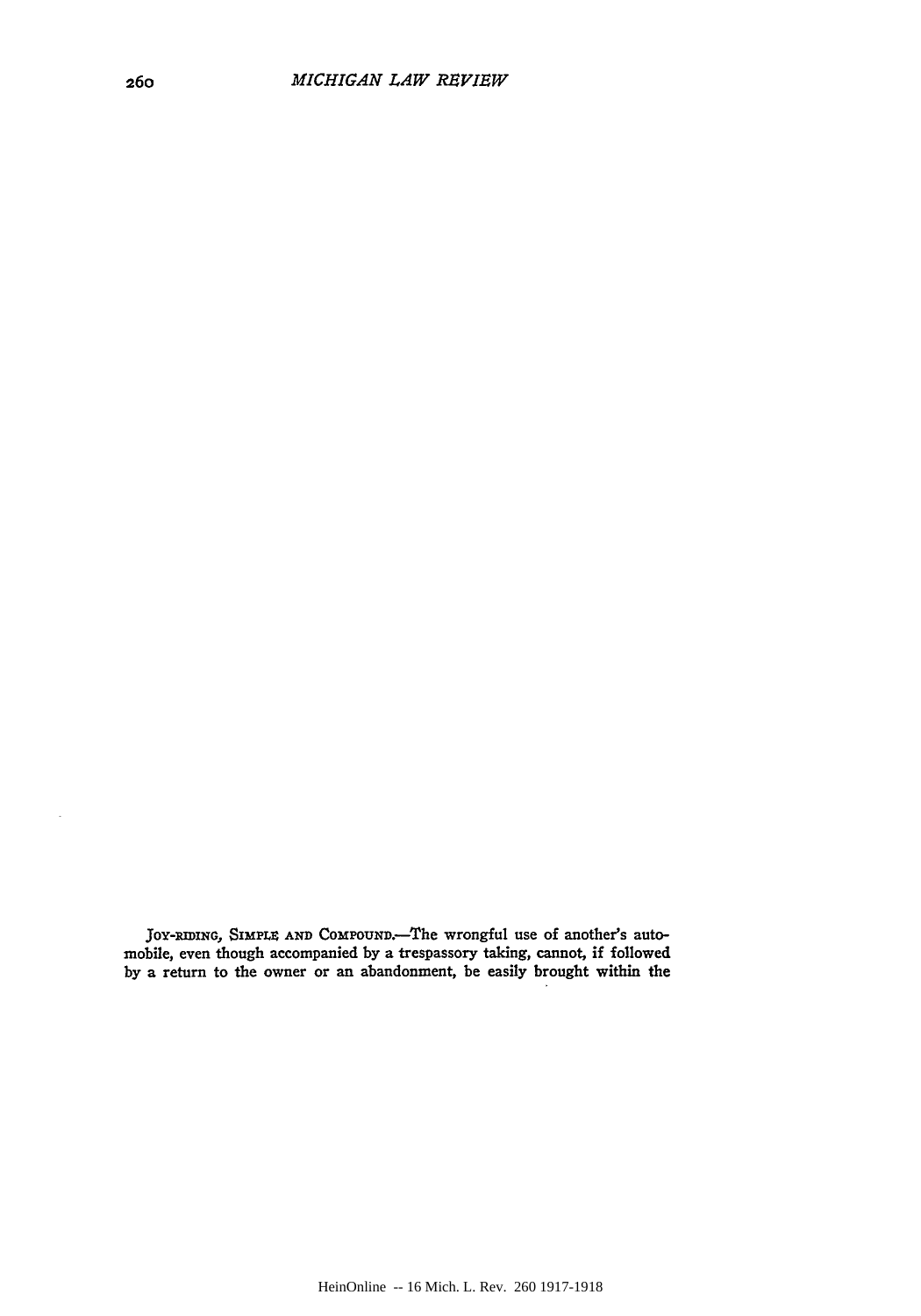definition of larceny at common law or under the ordinary larceny statutes, because of the requirement of intent to deprive the owner permanently of his property. Smith *v. State, 146* **S.** W. 547; State *v. Boggs* (Iowa, **'917),** <sup>164</sup>**N.** W. **759;** McCLAxx, **Cr !NAL LAw, §** *566.* **Of** course, such intent, at the time of taking, might be found in spite of return or abandonment, though it is doubtful whether the bare circumstances stated above would constitute sufficient evidence of that intent to go to the jury. *Rex v. Phillips,* **<sup>2</sup>**East P. **C. 662;** *Brennon v. Com.,* **i69 Ky. 8x5;** *State v. Slingerland,* **i9** Nev. **135;** *State v. Davis,* **38 N. J.** L. 176; *People v. Flynn,* **7** Utah **378.** As a matter of law, intent to abandon at a distance, as distinguished from intent to **re**turn, has been held to be sufficient, on the principle that reckless indifference to harmful consequences is equivalent, in law as well as in ethics, to a direct purpose to produce such consequences. *State v. Davis, supra.* See also the other cases last above cited. *Reg. v. Prince,* **13 Cox C. C. 138,** and *People v. Cummings,* **123** Cal. **269.** And, if this position be granted, such abandonment after a trespassory taking would make a case of larceny, on the theory of continuing trespass, even though, at the time of taking, the intent had been to return the property. *Reg. v. Riley,* **6** Cox **C. C. 88;** *Weaver v. State, <sup>77</sup>* Ala. **26;** *Com. v. White,* **ii** Cush. 483; *State v. Coombs,* **55** Me. **477.** Again, in any of these cases, a charge of larceny of the gasoline consumed might be sustained. **By** hypothesis, this gasoline has been taken **by** trespass and carried away, mixed perhaps with more not consumed, and its consumption sufficiently evidences an intent to deprive the owner thereof. **A** defense based on the theory that defendant never thought of the gasoline might be difficult to dispose of as a matter of law, but could hardly succeed on the issue of fact to the jury. **A** difficulty arises here as to the description of the property, but an indictment describing it as "gasoline in a quantity to the grand jurors unknown, of the value of twenty cents per gallon" would be sufficient. BISHOP CRIM. PRO., § 553. If a specific quantity were laid in the indictment, a variance in the proof would not, at least under the more **lib**eral authorities, be fatal. *State v.* Kreps, **8** Ala. **95e;** Com. *v.* Griffin, **2r Pick.** *523;* Hagerman *v. State,* 54 **N. J.** L. **xo4** (semble); State *v. Martin,* **82** *N. C. 672.* These problems may be further complicated **by** the circumstances of the taking. If possession of the car was obtained **by** fraud, the taking could: still be made out under the doctrine of larceny by trick. McCLAIN CRIM. **LAw, §§ 559, 56o.** If the owner of the car had delivered possession to defendant as his servant, and he had abused the trust, the taking could **be** made out under the doctrine that in such a case the delivery vests a mere custody. ib. **§ 556. If,** on the other hand, the defendant was a bailee of the car, no larceny could be established. As to whether embezzlement could be made out, that would depend, of course, upon the phraseology of the statutes, but it is doubtful whether the broadest of the embezzlement statutes would be held to cover the case, the difficulty turning chiefly upon the construction of the words "fraudulently" and "convert.' McCLAn, §§ 640, 641; **87** Am. St. Rep. ig, note.

The foregoing theories are fairly comprehensive, yet, as they involve difficulties of proof as well as some propositions of law which might not be